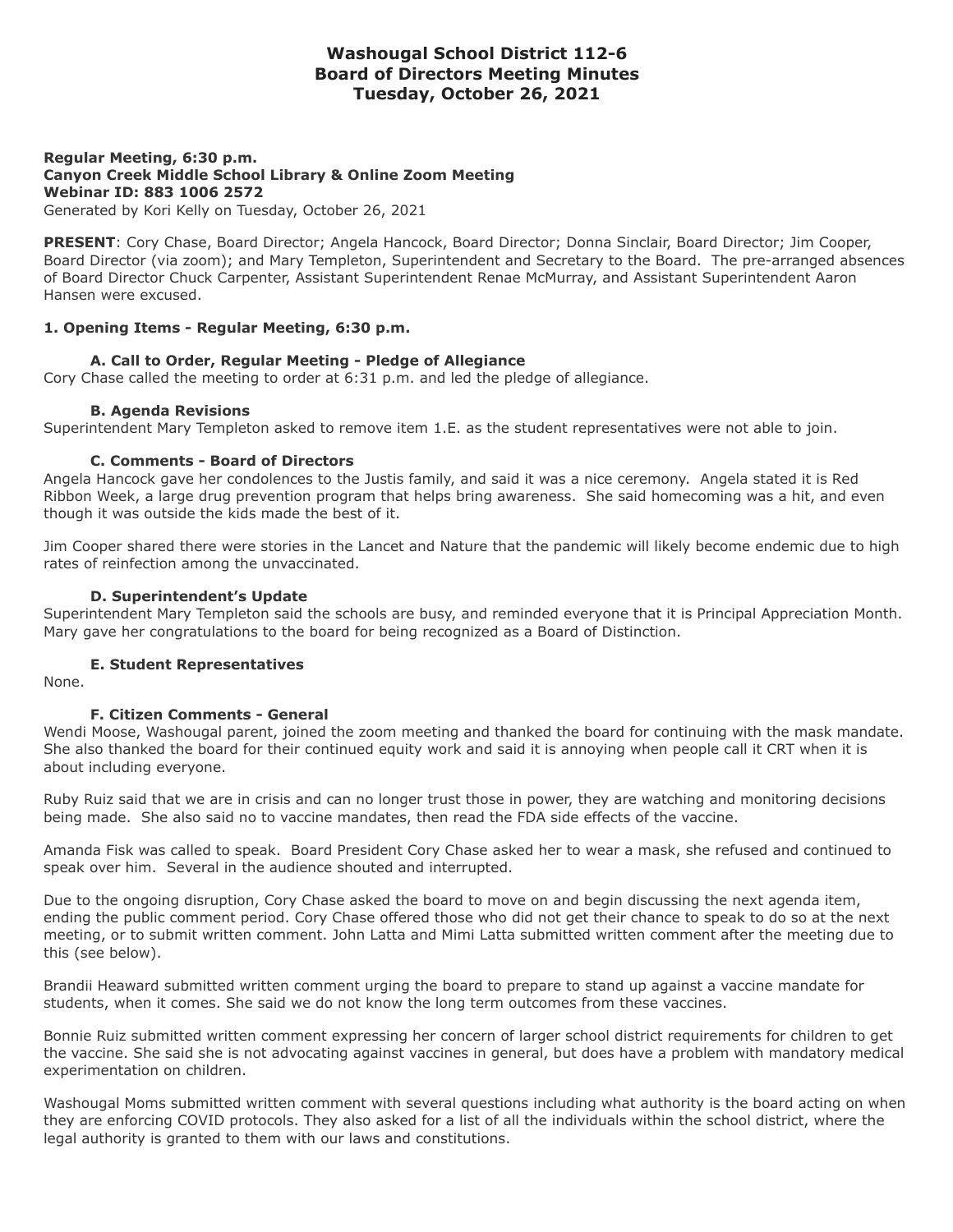Logan Boydell submitted written comment stating that COVID poses minuscule risks to children 17 and under, and that to continue believing that masking children is necessary is inconceivable. He also said he is unsure if it is leaders who are the main problem or if their followers, the members of the board included, are the biggest danger.

John Latta submitted written comment stating that science is on our side, and thanked the board for choosing science. He said Washougal School Board members and staff are doing the right thing, and he hopes they continue to follow the guidance needed to keep a safe and healthy in-person learning environment.

Mimi Latta submitted written comment and stated she is proud of the district and its board because they keep the best outcomes of our kids in mind, even when threatened and vilified. She said they follow the law which sets a good example to the students, and a good example of citizenship is especially important now.

### **2. Consent Agenda**

Board members received and reviewed these documents in advance of the meeting.

## **A. Minutes (October 12, 2021)**

## **B. Accounts Payable**

Vouchers audited and certified by the auditing officer as required by RCW 42.24.080, and those expense reimbursement claims certified as required by RCW 42.24.090, have been recorded on a listing which has been made available to the board. As of this date the board, by a unanimous vote, does approve for payment those vouchers included in the below list and further described as follows:

### General Fund

Warrant Numbers 246970-246973, totaling \$60,812.50 (Pay date: 10-15-21) Warrant Numbers 246974-247031, totaling \$250,075.87 (Pay date: 10-15-21) Warrant Numbers 247032-247032, totaling \$3,050.10 (Pay date: 10-15-21) Warrant Numbers 247033-247033, totaling \$1,841.44 (Pay date: 10-18-21) ACH Numbers 212200035-212200044, totaling \$12,814.55 (Pay date: 10-15-21) Manual Checks #57 totaling \$46,214.16 (Pay date: 9-10-21) Manual Checks #57, totaling \$9,540.56 (Pay date: 9-10-21) Manual Checks #58, totaling \$11,961.15 (Pay date: 10-10-21)

### ASB Fund

Warrant Numbers 24498-24500, totaling \$905.00 (Pay date: 10-15-21) Warrant Numbers 24497-24497, totaling \$293.07 (Pay date: 10-15-21) Manual Checks #58, totaling \$316.92 (Pay date: 10-10-21)

### **C. Payroll (Pre-Authorization October 2021)**

### **D. Personnel**

### Appointments:

Angela Fox, Playground Assistant, CHS, effective 10/12/21 Renata Hankins, Secretary, WLA, effective 10/11/21 Sandra Goza, Para, CCMS, effective 10/14/21 Jack Lape, Lead Mechanic, BB, effective 9/1/21 Cameron Clausi, Para, CRGE, effective 10/25/21 Kiara Cross, Para, WHS, effective 10/25/21 Michael Lawson, Wrestling Coach & Equipment, CCMS, effective 10/18/21 Rian Davis, Asst Girls Basketball, CCMS, effective 10/25/21 Anthony Barrett, Asst Girls Basketball, JMS, effective 10/25/21

### Resignations:

Alyssa Blankenship, Girls Basketball, WHS, effective 10/3/21 Sharon Scott, Para, JMS, effective 10/13/21 Elizabeth Gawronski, Teacher, WHS, effective 10/29/21

### Retirements:

Dominique Love, Day Custodian, CRGE, effective 12/17/21

### Leaves of Absence:

Cortni Morris, Secretary, CRGE, effective 11/8/21-1/3/22 Megan Seiber, Bus Driver, BB, effective 10/4/21-10/25/21

### **E. Contracts**

## **F. Highly Capable Plan Approval**